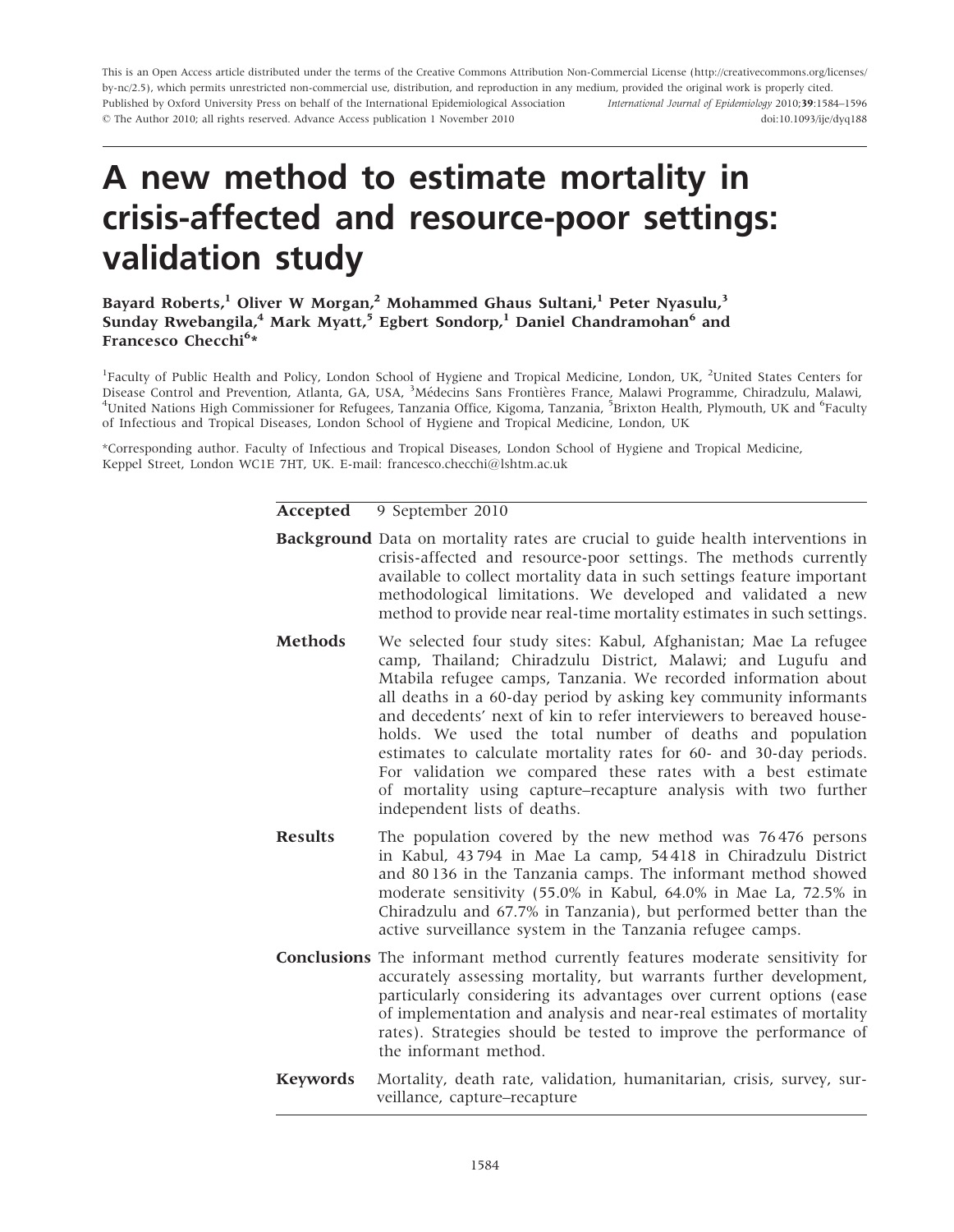# Introduction

Data on the levels and causes of population mortality are critical for assessing a population's health status and informing public health interventions in crisisaffected and resource-poor settings.<sup>1,2</sup> However, in such settings, routine vital registration systems are often unreliable, cease to function or do not exist. The two main alternative approaches currently used in such situations to measure population mortality are prospective demographic surveillance (regular exhaustive enumeration by home visitors of individual births and deaths) and retrospective mortality surveys (estimation of mortality over a specified recall period based on interviews with a representative sample of households). Both approaches have serious limitations. Surveillance requires a large number of closely supervised staff to collect data; it can be difficult to implement in geographically dispersed populations;<sup>2</sup> and the sensitivity of the surveillance system may be low, even in long-standing refugee camps.<sup>3</sup> Retrospective surveys are poorly suited to generating essential operational data on current levels and causes of mortality, because, over very short recall periods (e.g. <1 month), they require unfeasibly large sample sizes to avoid meaninglessly imprecise estimates (with imprecision further compounded by the design effect inherent in cluster sampling).<sup>4–6</sup> Retrospective mortality surveys are also subject to various selection and reporting biases, stemming mainly from inadequate sampling frames, unequal probability of selection of households (especially in cluster designs) and deliberate or involuntary inaccuracies in questionnaire responses.<sup>7</sup> Statistical analysis of retrospective survey data is also more difficult than for surveillance data. Partly as a result of these limitations, the quality of mortality surveys done in the humanitarian sector is generally low.<sup>5</sup>

In this article, we report on a multi-site evaluation of an alternative method (which we refer to as the informant method) designed to furnish precise and unbiased estimates of mortality over a very short recall period (i.e. almost on a real-time basis) and be simple enough so that practitioners without statistical training can implement it to rapidly measure mortality in their communities of intervention. We evaluated the validity of the informant method against a best estimate of mortality provided by capture–recapture analysis.

# Methods

#### Ethical approvals

The study was approved by the Ethics Committee of the London School of Hygiene and Tropical Medicine; the Institutional Review Board of the Ministry of Public Health of Afghanistan; the Malawi National Health Sciences Research Committee; and the National Institute for Medical Research and also the Commission for Science and Technology in Tanzania.

In Thailand, no local institutional review board has jurisdiction over the refugee camps. Household respondents and focus group discussion (FGD) members were asked to provide oral consent to participate in this study. In Thailand, written consent was sought from all study participants.

#### Study sites and sampling design

Recognizing that validity may be affected by local culture and types of human settlement, we aimed to document the informant method's implementation, performance and limitations in a variety of settings. Specifically, although we mainly conceived of the method as a useful option in refugee or internally displaced persons' camps, we also wanted to document its validity and feasibility in at least one chaotic, dense urban setting and one rural, scattered community. Furthermore, we wanted to ensure that the cultural settings of the study sites would be as unrelated as possible, though we specified that half should be in Sub-Saharan Africa. Accordingly, we selected the following four sites: (i) District (nahia) 1 of Kabul city, Afghanistan, a poor urban community with chaotic layout; (ii) Mae La camp for Karen refugees, on the Thai-Burma border; (iii) Chiradzulu District in Malawi, a rural, scattered community with a high HIV/AIDS burden; and (iv) Lugufu and Mtabila camps (hereafter considered as one site) in western Tanzania, which host refugees from the Great Lakes region. The Kabul site was chosen as it featured an existing London School of Hygiene and Tropical Medicine research programme. The broad regions of the other three sites (Thai-Burma border camps; Malawi rural; East Africa camps) were determined a priori, and the actual sites were identified through investigators' field contacts.

In each site we enquired about a recall period of 2 months (60 days), but restricted the main analysis to the most recent 1 month (30 days). Results for the full 60-day period are also presented, as they provide useful information about recall of increasingly remote dates.

We surveyed the populations of District 1, Kabul; Mae La camp; and the Tanzania camps exhaustively. Assuming a minimum crude mortality rate (CMR) of 0.2 deaths per 10 000 person-days within each of the above sites, and given that each site had an estimated population of more than 40 000, we calculated that the method's sensitivity (i.e. proportion of all deaths that are detected by the method) for a 30-day recall period could be estimated among 26 or more deaths in each site. This number of deaths would have provided a precision within  $\pm 20\%$  for any sensitivity point estimate  $>80\%$ , which we considered an acceptable performance of the method.

In Chiradzulu district, it was considered inefficient to visit all 757 villages. Instead, we surveyed a fraction, selected using a modified centric systematic area sampling design. We divided the district into 32 5 km  $\times$  5 km quadrats, with area mostly falling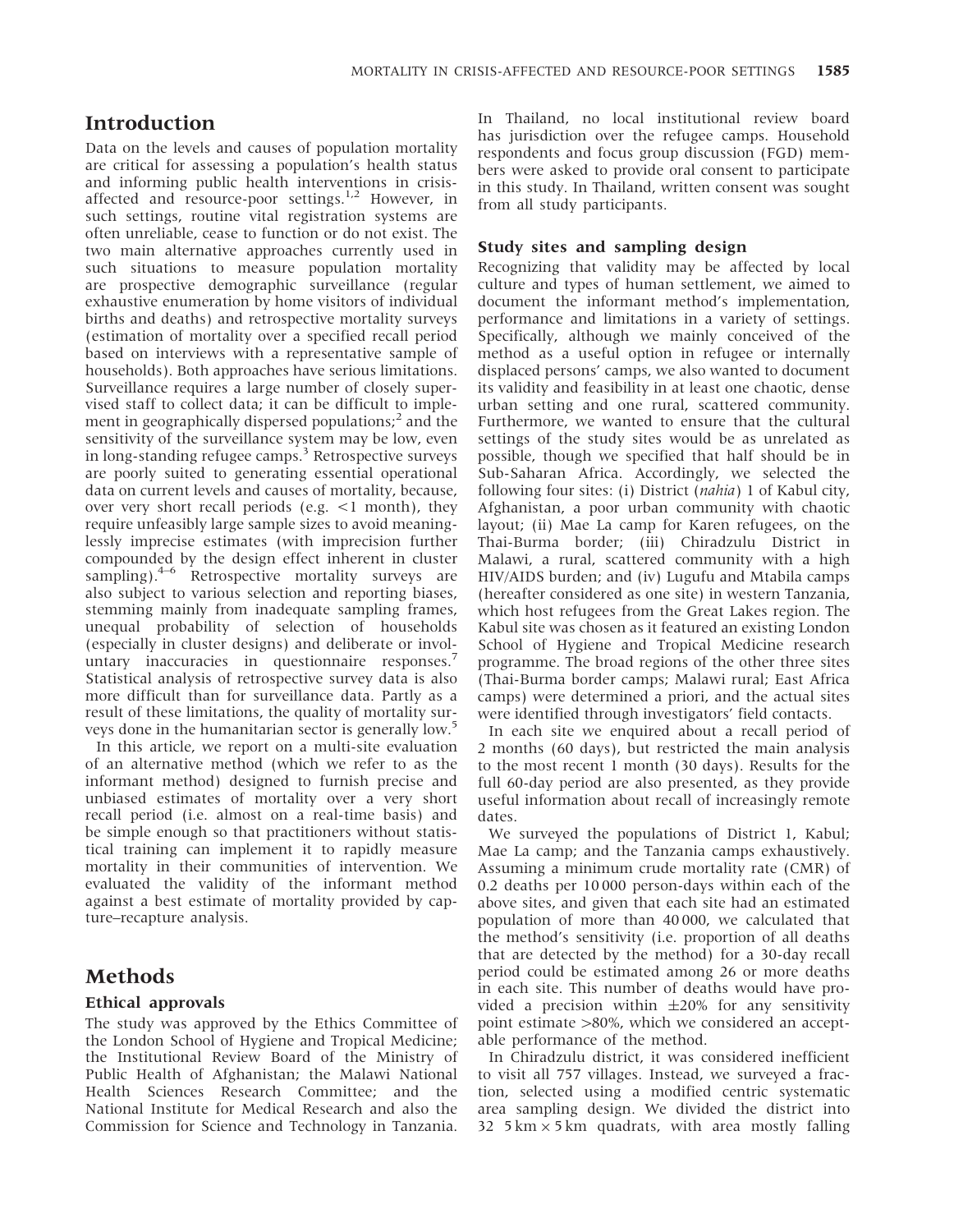within the district boundaries. Using high-resolution maps, we then selected the three villages closest to the centre of each quadrat, thus yielding a non-selfweighting sample of 96 villages. Within each sampled village the search for recent deaths was exhaustive. Assuming an average population per village of 500, nearly 50 000 people would be sampled, yielding a minimum precision comparable with that of the other sites.

### Implementation of the informant method

The informant method consists of an exhaustive, active search for all deaths occurring in the surveyed community over a defined recall period. Key community informants, selected after rapid qualitative work, recall households that have experienced a recent death and refer data collectors to these households; decedents' next of kin also refer data collectors to other recently bereaved households. The number of deaths recorded from the method is then combined with population estimates to calculate a mortality rate for the recall period (see below).

We held FGDs in each study site before data collection. Each FGD obtained information for the whole study site and sought to: (i) identify which key community informants would be most knowledgeable about recent deaths; (ii) explore information sharing about recent deaths in the community; and (iii) identify alternative sources of mortality information that would provide additional lists for capture–recapture analysis, later used to validate the method (see below). Local study team members and collaborators helped to identify participants, who were selected based on their knowledge of the community (Table 1). Although elements of this method have been used previously, such as obtaining information on deaths from keyinformants such as persons in charge of cemeteries $8$ and traditional birth attendants (for maternal deaths),<sup>9</sup> or using snowballing techniques for referrals to households that have experienced a maternal death, $10,11$  to the best of our knowledge this is the first method to combine the use of formative FGDs, information from key-informants, household referrals and population estimation to compute mortality rates.

To carry out the exhaustive search for deaths, we divided each community into sectors, corresponding to pre-existing administrative areas: *quzar* in Kabul  $(n = 24)$ ; sections in Mae La camp  $(n = 22)$ ; villages in Chiradzulu District  $(n=96)$ ; and zones in the Tanzania camps  $(n=23)$ . The primary and secondary informants selected based on the FGD (see list 1 in Table 2) were located for each sector. The data collection then proceeded sector by sector. Sector leaders were informed in advance about the study team's upcoming visit. We asked key informants to separately list all deaths occurring among community residents during the previous 60 days and then visited the households in which those deaths had occurred.

We administered a questionnaire to next of kin aged  $\geq$  18 years to record the date of death, which we established with the aid of a detailed calendar of local events, age and sex of the decedent and the cause and place of death. We included deaths among neonates if they were breathing at birth. In Chiradzulu only, we also administered verbal autopsy questionnaires, using the latest World Health Organization stand $ards$ <sup>12</sup> To uniquely identify decedents for the purpose of validation only (see below), we also collected the decedent's name; in Kabul and Mae La we collected the name of the father, and in Chiradzulu and Tanzania camps, the name of the household.

After administering the questionnaire, we asked respondents to list other deaths in their household or anywhere in the community within the previous 60 days. Once we had visited all households with deaths identified by the key informants and households of decedents, we considered the sector exhausted and moved on to the next sector. We did not visit deaths among households outside the community.

Table 1 Details of FGD participants, by study site

| District 1, Kabul                                                                                                                                                               | Mae La camp                                                                                                                                                                     | Chiradzulu District                                                                                                                                                                                                                                                 | Lugufu and Mtabila camps                                                                                                                                                                                                                                                                                                                                                                              |
|---------------------------------------------------------------------------------------------------------------------------------------------------------------------------------|---------------------------------------------------------------------------------------------------------------------------------------------------------------------------------|---------------------------------------------------------------------------------------------------------------------------------------------------------------------------------------------------------------------------------------------------------------------|-------------------------------------------------------------------------------------------------------------------------------------------------------------------------------------------------------------------------------------------------------------------------------------------------------------------------------------------------------------------------------------------------------|
| Men's FGD (eight participants):<br>five wakil-e-guzar (sector<br>leaders), one mullah, two<br>education officers<br>Women's FGD (four<br>participants): four school<br>teachers | 33 participants: camp committee<br>members, Mae La hospital<br>official, section leaders.<br>religious leaders, section<br>health workers, home visitors,<br>SMRU home visitors | Nine participants: village<br>headmen (two males),<br>headman assistant<br>(female), graveyard<br>chairman (male), church<br>elder (one male, one<br>female), Muslim<br>representative (male),<br>teacher (male), member<br>of village health<br>committee (female) | Lugufu camp<br>(14 participants): zone leaders<br>(seven males, one female), vil-<br>lage leaders (four males, one<br>female), one radio reporter<br>(male)<br>Mtabila camp<br>(22 participants): zone<br>leaders (seven males,<br>two females), street leaders<br>(six males, four females),<br>pastor (one male),<br>community security officer<br>(male), health information<br>team member (male) |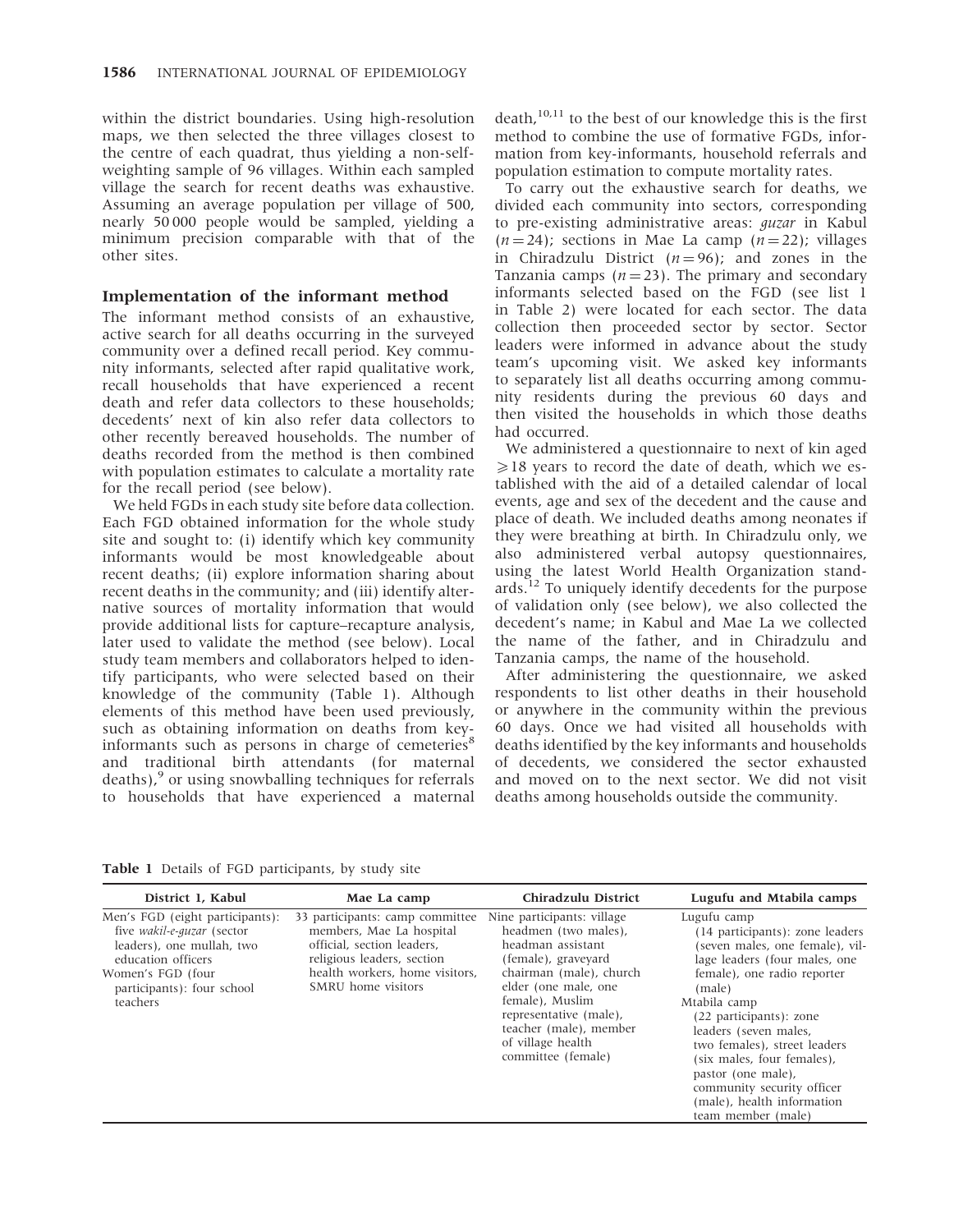| List                                                                               | District 1, Kabul                                                                                                                                                                                                                                                                                                                                                                                                                               | Mae La camp                                                                                                                                                                                                                                                                                                                                  | Chiradzulu District                                                                                                                                                                                                                                                                                                                                                                                                                                                                                                  | Tanzania camps                                                                                                                                                                                                                                                                                                                                                                                                                      |
|------------------------------------------------------------------------------------|-------------------------------------------------------------------------------------------------------------------------------------------------------------------------------------------------------------------------------------------------------------------------------------------------------------------------------------------------------------------------------------------------------------------------------------------------|----------------------------------------------------------------------------------------------------------------------------------------------------------------------------------------------------------------------------------------------------------------------------------------------------------------------------------------------|----------------------------------------------------------------------------------------------------------------------------------------------------------------------------------------------------------------------------------------------------------------------------------------------------------------------------------------------------------------------------------------------------------------------------------------------------------------------------------------------------------------------|-------------------------------------------------------------------------------------------------------------------------------------------------------------------------------------------------------------------------------------------------------------------------------------------------------------------------------------------------------------------------------------------------------------------------------------|
| 1 (Primary and<br>secondary key<br>informants used<br>for the informant<br>method) | Primary: wakil-e-guzars.<br>Officially responsible for<br>sector, are supposed to be<br>informed about deaths<br>and attend funerals. All<br>male.<br>Secondary: mullahs.<br>Theoretically responsible<br>for funeral prayers after<br>any death. Announce<br>deaths and funerals<br>during mosque prayers.<br>Each guzar contains at<br>least one and typically up<br>to five mosques, both<br>Shi'a and Sunni. All mos-<br>ques were visited. | Primary: section leaders:<br>Responsible for official<br>reporting of vital<br>statistics.<br>Have a comprehensive<br>coverage of the entire<br>camp.<br>Secondary: Karen<br>Women's<br>Organization members<br>(one representative<br>per section).<br>Should have a strong<br>knowledge of deaths of<br>women and children.<br>All female. | Primary: village headmen.<br>Responsible for<br>allocating land in grave-<br>yards for burial.<br>Expected to be present<br>at all village funerals.<br>Informed of key events<br>in village. Role of<br>sharing information<br>on key events. May<br>be male or female.<br>Secondary: Fumukazi<br>Village elder women<br>with responsibilities for<br>pregnancies, births, and<br>deaths of infants and<br>children.<br>Work closely with village<br>headmen. Expected to<br>be present at all village<br>funerals. | Primary: zone leaders.<br>Camp residents selected<br>by other residents.<br>Comprehensively cover<br>the camps through re-<br>porting system of block<br>leaders, village leaders,<br>and zone leaders.<br>Secondary: secondary<br>informants were not<br>identified as the options<br>were either not feasible<br>(e.g. religious leaders<br>were too many to<br>consult) or needed as<br>sources for the two<br>additional lists. |
| $\overline{2}$                                                                     | Attendants at all<br>convenience stores (small<br>one room shops selling<br>food, drinks and basic<br>household items) and<br>bakeries (community<br>ovens where households<br>bring their flour to be<br>baked; separate female<br>and male bakeries exist)<br>in each guzar.                                                                                                                                                                  | All Buddhist, Christian<br>and Muslim religious<br>leaders operating in the<br>section. In charge of fu-<br>neral rites.                                                                                                                                                                                                                     | Chairmen of village<br>graveyard committees<br>$(azukuru)$ , in charge of<br>organizing burials. In<br>Chiradzulu, nearly all<br>people are said to be<br>buried in graveyards<br>(one or two per village).                                                                                                                                                                                                                                                                                                          | Register of deaths<br>maintained by the camp<br>management agency<br>(World Vision in Lugufu<br>camp, International<br>Rescue Committee in<br>Mtabila camp).                                                                                                                                                                                                                                                                        |
| 3                                                                                  | Registers of the inpatient<br>departments of all hos-<br>pitals within the catch-<br>ment area of District 1,<br>including Maiwand<br>Hospital, Ibna Sina<br>Hospital, Indira Gandhi<br>Hospital, Rab-e-Balkhi<br>Maternity Hospital, the<br>French Hospital and the<br>Tuberculosis Hospital.                                                                                                                                                  | Registers maintained by<br>the community<br>mortality surveillance<br>system implemented by<br>Aide Médicale<br>Internationale, which<br>also captures data from<br>the Mae La hospital in-<br>patient department and<br>the Shoklo Malaria<br>Research Unit maternal<br>health clinic.                                                      | Stabilization and maternity<br>wards of all public<br>health centres in<br>Chiradzulu District<br>$(n=10)$ ; registers of all<br>inpatient departments<br>in Chiradzulu District<br>Hospital (including<br>morgue) and<br>St. Joseph's Nguludi<br>Hospital; Ad hoc data<br>collection by Health<br>Surveillance Assistants<br>deputized to each of the<br>96 villages.                                                                                                                                               | Registers maintained by<br>the community<br>mortality surveillance<br>system implemented by<br>the Tanzanian Red Cross<br>Society in Lugufu and<br>Mtabila camps.                                                                                                                                                                                                                                                                   |

Table 2 Informants and sources used for implementation of the informant method and to generate additional lists for capture–recapture analysis, by site

#### Validation

To measure the method's sensitivity, we obtained a best estimate of the true number of deaths in the recall period through capture–recapture analysis, used extensively in epidemiology to evaluate the completeness of reporting and/or the true burden of various diseases,<sup>13,14</sup> and recently applied to war-related killings.<sup>15–17</sup> This technique analyses the overlap among different lists of the events in question (in our case, recent deaths) to estimate the number of deaths that do not appear on any lists, which is then added to the 'known' or ascertained deaths (i.e. those that are found on one or more lists) to provide the best-estimate total.

In each site we generated three different lists of deaths, the first being that obtained from implementation of the informant method itself. We selected sources for the two additional lists (Table 2), based on criteria including sensitivity as judged by FGD participants, feasibility (i.e. how easy it would be to contact informants) and independence from the key informants already consulted (i.e. we avoided sources that would themselves obtain their knowledge from the informant method key informants, or vice versa). We collected these two additional lists only after the implementation of the informant method, to minimize investigator bias. We approached sources for the two additional lists in the same way as the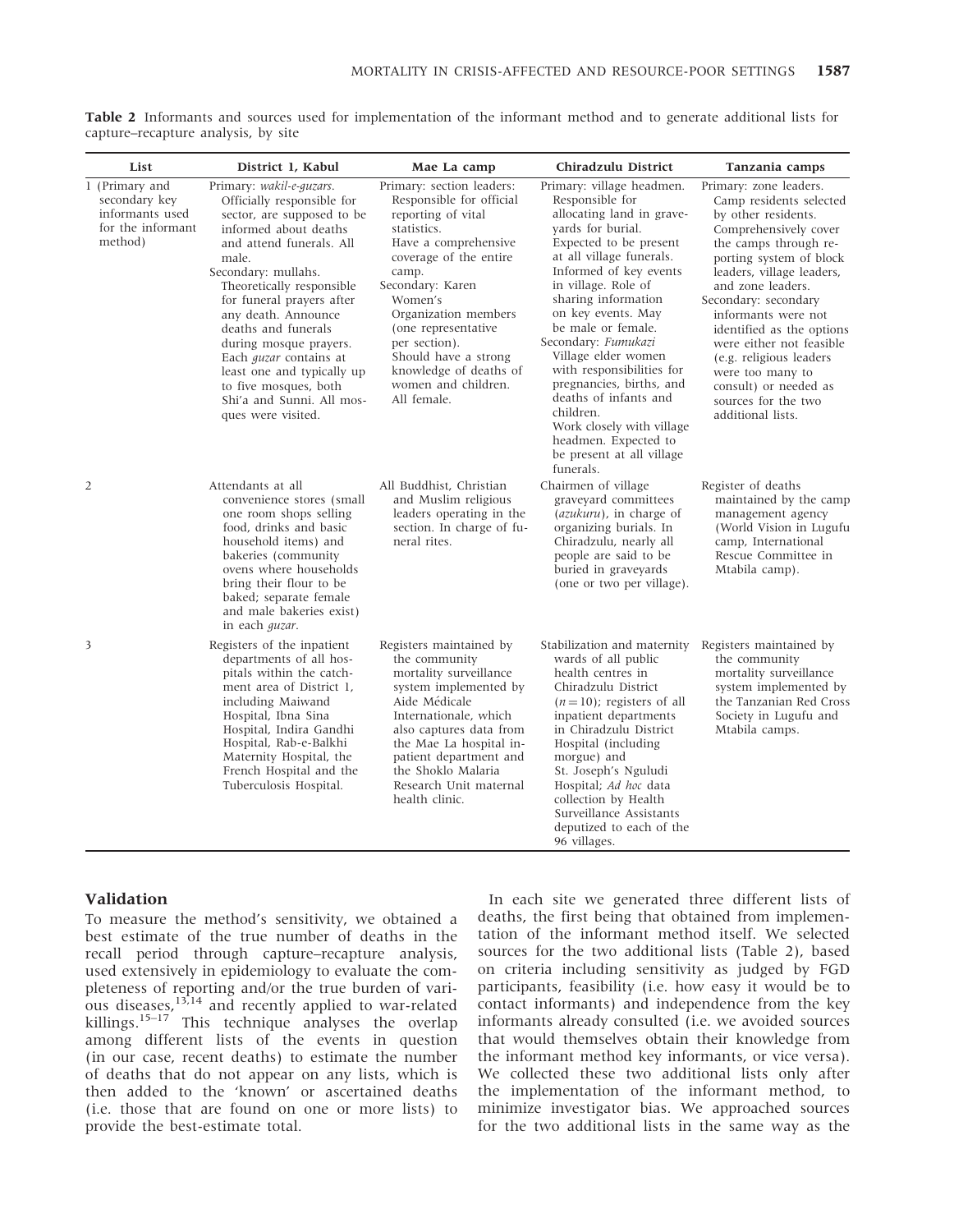informants used for our method, and asked about the same recall period. We considered deaths recorded in different sources as the same if they matched the sex, age, place of residence and name of the deceased in Kabul and Mae La, or father or household name in Chiradzulu and Tanzania camps.

Because the probability of a death appearing on a list is usually not independent from the probability of appearing on a different list (e.g. prominent individuals may be remembered by most sources; a death mentioned by one religious group might be unlikely to appear in the list of another religious group), possible interactions among lists need to be explicitly factored into the capture–recapture estimation. To do this, we fitted log-linear Poisson models $18$  to the three-way contingency table formed by each  $x_{abc}$ category, where a, b and c denote the presence (1) or absence (0) of a death within lists 1, 2 and 3, respectively (e.g.  $x_{110}$  is the number of deaths on lists 1, 2 but not 3). Model terms represented the probabilities of inclusion in lists 1, 2 and 3; additional interaction terms represented possible dependencies among lists (i.e. inclusion in one list being a function of inclusion in another). Eight alternative candidate models were thus fitted (no interactions; one interaction among any two lists; two two-way interactions and three two-way interactions, i.e. saturated). Each model predicts  $m_{abc}$ , i.e. the quantity inside each cell of the three-list contingency table, where  $m$  is the estimator of  $x$  (the true value in the cell). From these predictions,

$$
m_{000} = \frac{m_{111}m_{100}m_{010}m_{001}}{m_{110}m_{101}m_{011}}
$$

and N, the estimated total number of deaths, is the number of deaths appearing on one or more lists plus  $m_{000}$   $^{\rm 13}$ 

Instead of selecting one of the models as the most likely, we used Bayesian Model Averaging<sup>19</sup> with uninformative priors to derive average estimates from all the models combined (in this method, the prediction is a weighted average of predictions from each model, with the weight provided by each model's posterior probability, a Bayesian statistic that indicates how likely it is that the model is the correct representation of reality). However, we first excluded any models that did not converge to a solution or had a Chi-square goodness of fit *P*-value  $>0.60$  (we considered this evidence of overfitting; in practice, all these models also predicted implausibly high  $m_{000}$ values). Using the remaining models, we computed

$$
m_{000} = \sum_{i=1}^{i=K} m_{000,i} \Pr_i
$$

where  $K$  is the total number of models averaged over, i is one of these models and Pr is its posterior probability. Ninety-five per cent confidence intervals (CIs) were derived from the models' likelihood profiles.

When there were a sufficient number of deaths recorded, we estimated the total number of deaths among children <5 years of age, as above; however, this was not always feasible due to small numbers.

For each site and recall period (30 and 60 days), we expressed the sensitivity of the informant method or any other source as the number of deaths captured by the source, divided by the capture–recapture estimate of the total number of deaths (N).

#### Calculation of mortality rates

Existing population estimates for all ages and children aged <5 years in Mae La and the Tanzanian camps were judged reliable and adopted. In Kabul and Chiradzulu, we performed our own population estimation (see Supplementary File 1 available as supplementary data at IJE Online). We expressed mortality rates as deaths per 10 000 person-days. We estimated three different mortality rates using the number of deaths (i) captured by the informant method, (ii) captured by all sources combined and (iii) estimated by the capture–recapture analysis. We computed point estimates and 95% CIs through bootstrapping programmes specific to each field site, taking into account observed design effects and sampling weights where needed (see Supplementary File 1 available as supplementary data at *IJE* Online).

We double-entered and cleaned all data using EpiData version 3.0 software (EpiData Association, Odense, Denmark). All analysis was done using R software.

## Results

Data collection was conducted between July and October 2008, taking 11, 5, 16 and 6 working days in Kabul, Mae La, Chiradzulu and the Tanzania camps, respectively (Table 3); this includes time for collection of additional lists for capture–recapture analysis. The size of the four study populations ranged from 43 794 to 80 136 people. All community informants who were found, agreed to provide information. There were no instances in which a household was empty. One household in Tanzania did not consent.

In all four sites, primary and secondary informants provided the majority of reports (Table 4). Few reports came from respondent households; of these 3/11 in Kabul, 3/9 in Mae La, 3/6 in Chiradzulu and 12/14 were also reported by community informants, considering a 60-day recall period. Several deaths were excluded from the analysis, for the following reasons: (i) stillbirth  $(n=5)$ ; (ii) death outside the 60-day recall period  $(n = 16)$ ; and (iii) not residing in the community  $(n = 8)$ .

Of the three different lists collected in each site (Table 5), the informant method identified the largest number of deaths, except in Mae La, where the existing surveillance system identified more deaths (the overlap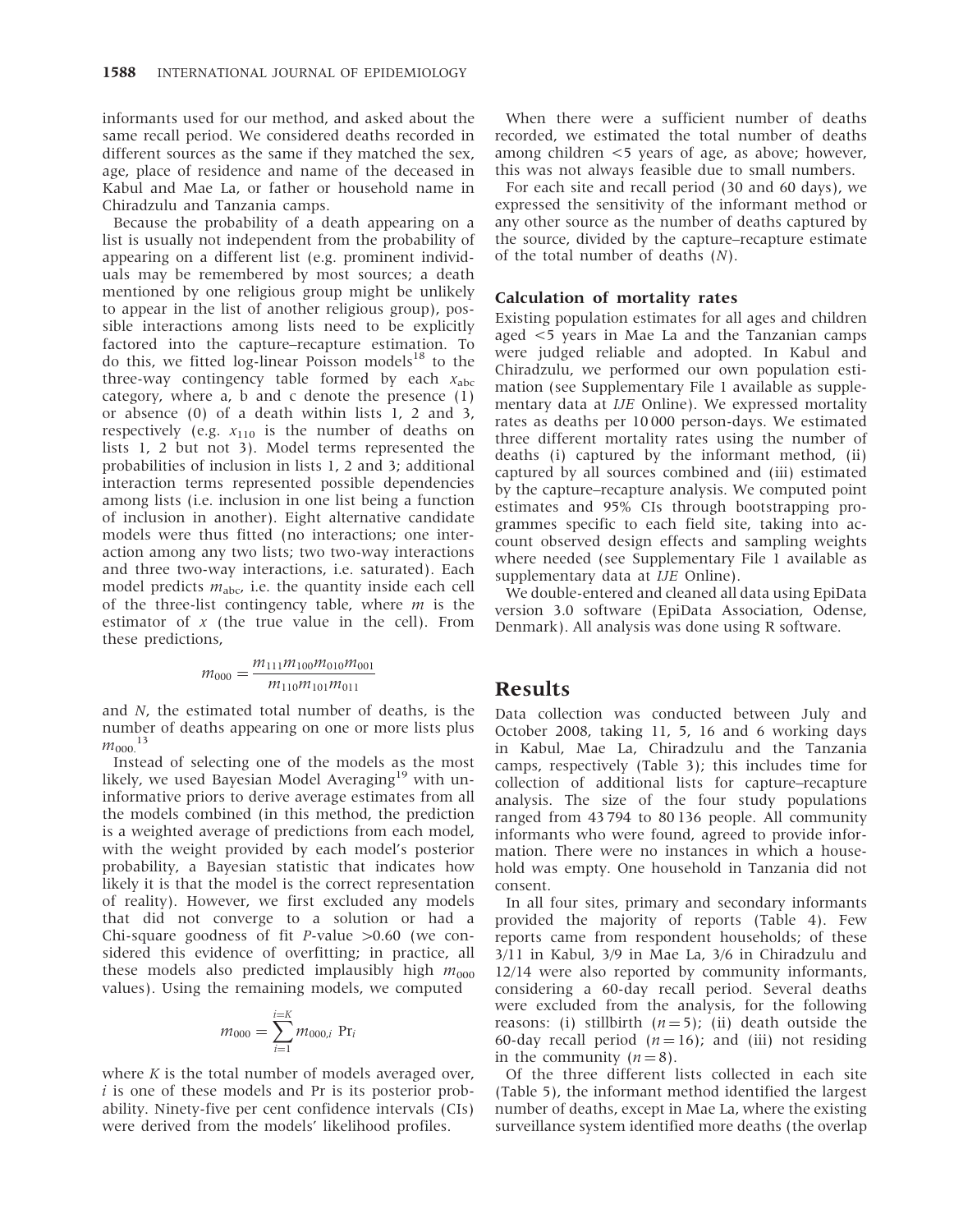|                                                                       | District 1, Kabul     | Mae La camp             | Chiradzulu District               | Tanzania camps                                |
|-----------------------------------------------------------------------|-----------------------|-------------------------|-----------------------------------|-----------------------------------------------|
| Population size<br>$\frac{\text{age}}{\text{9}}$ (age $\text{9}$ )    | 76476 (13790)         | 43 794 (5384)           | 54418 (9462)                      | 80 136 (16 0 28)                              |
| Timeframe of<br>data collection                                       | 14-27 July 2008       | $11 - 17$ July $2008^a$ | 26 August to<br>16 September 2008 | 3-9 October 2008                              |
| Number $(\%)$<br>of primary<br>informants<br>found                    | $26/26$ (100)         | $22/22$ $(100)^{b}$     | 91/96 $(94.8)^c$                  | $15/18$ $(83.3)^d$                            |
| Number $(\%)$<br>of secondary<br>informants<br>found                  | $\sim$ 80% $^{\circ}$ | $22/22$ (100)           | $90/96$ $(93.8)^{f}$              | no secondary informants<br>used (see Table 2) |
| Response rate $(\% )$<br>(households)<br>found and<br>giving consent) | 100                   | 100                     | 100                               | 98                                            |

|  | <b>Table 3</b> Timeframe, population covered by the exhaustive search and response rate, by study site |  |  |  |  |  |  |  |  |  |  |  |  |
|--|--------------------------------------------------------------------------------------------------------|--|--|--|--|--|--|--|--|--|--|--|--|
|--|--------------------------------------------------------------------------------------------------------|--|--|--|--|--|--|--|--|--|--|--|--|

<sup>a</sup>Two interviews were conducted on 27 July due to previous inability to contact the household.

<sup>b</sup>In practice, we consulted with the section leader as well as members of his/her office, who were usually present during the visit. <sup>c</sup>In 5 (5.2%) of the 96 villages sampled in Chiradzulu district, the *fumukazi* was also the acting headman as the headman was away. In a further seven villages (7.3%) the *fumukazi* was also the headman on a permanent basis (these are included among the 91 found). <sup>d</sup>The three remaining primary informants were contacted by other primary informants and provided the required information. e Data were not collected systematically due to the large number of mullahs contacted: a rough estimate is provided. <sup>f</sup>In six villages (6.3%) a deputy fumukazi was contacted as the fumukazi was away.

Table 4 Number (%) of deaths captured using the informant method, by informant type, recall period and study site

|                                                            |                   | District 1, Kabul |                   | Mae La camp       |                   | Chiradzulu District |                   | Tanzania camps    |
|------------------------------------------------------------|-------------------|-------------------|-------------------|-------------------|-------------------|---------------------|-------------------|-------------------|
| Deaths captured, by<br>type of informant                   | 60 days<br>recall | 30 days<br>recall | 60 days<br>recall | 30 days<br>recall | 60 days<br>recall | 30 days<br>recall   | 60 days<br>recall | 30 days<br>recall |
| Primary and<br>secondary $(\%^a)$                          | 55 (82.1)         | (100.0)<br>11.    | 20(74.1)          | (68.8)<br>11      | 90 (96.8)         | 34 (94.4)           | 42 (95.5)         | 20(95.2)          |
| Respondent<br>households $(\%^a)$                          | 11(16.4)          | 0(0.0)            | 9(33.3)           | 4(25.0)           | 6(6.5)            | 5(13.9)             | 9(21.4)           | 4(20.0)           |
| Others $(\%^a)$                                            | 4(6.0)            | 0(0.0)            | 1(3.7)            | 1(6.3)            | 0(0.0)            | 0(0.0)              | 0(0.0)            | 0(0.0)            |
| Total deaths, excluding<br>multiple reports $(\%^{\circ})$ | 67                | 11(16.4)          | 27                | 16(59.2)          | 93                | 36 (38.7)           | 44                | 21 (47.7)         |

<sup>a</sup>Percentages of total deaths (excluding multiple reports) in each column.

b<sub>Percentage of all deaths reported in the site.</sub>

of the deaths recorded among the three lists is shown as Venn diagrams in Supplementary File 2 available as supplementary data at IJE Online). In each site, the age and sex profile of deaths was similar for all lists, except in Kabul, where hospital-registered deaths were all male and mostly children, and surveillance records in Mae La which had a higher proportion of children. None of the lists showed notable differences in the age and sex profile comparing the 60- and 30-day time periods.

#### Estimated sensitivity of the informant method and other sources

Sensitivity of the informant method ranged from 45 to 65% over a 60-day period, according to the

site, and from 55 to 73% over a 30-day period (list 1, Table 6). The sensitivity of the informant method was higher than that of the other lists, except in Mae La and in Kabul over a 30-day period. The sensitivity of any source was higher over a 30-day recall period than a 60-day recall period, with the exception of the informant method in Kabul. The combination of all three sources appeared to achieve good sensitivity in all sites.

Among children <5 years of age, the method's sensitivity was 52.6% (95% CI 17.1–71.4) in Kabul (60-days period), 66.7% (95% CI 27.1–81.2) in Chiradzulu (60 days) and in Tanzania it was 53.7% (95% CI 36.1–61.1) over 60 days and 47.1% (95% CI 15.7–61.5) over 30 days. Other sensitivity estimates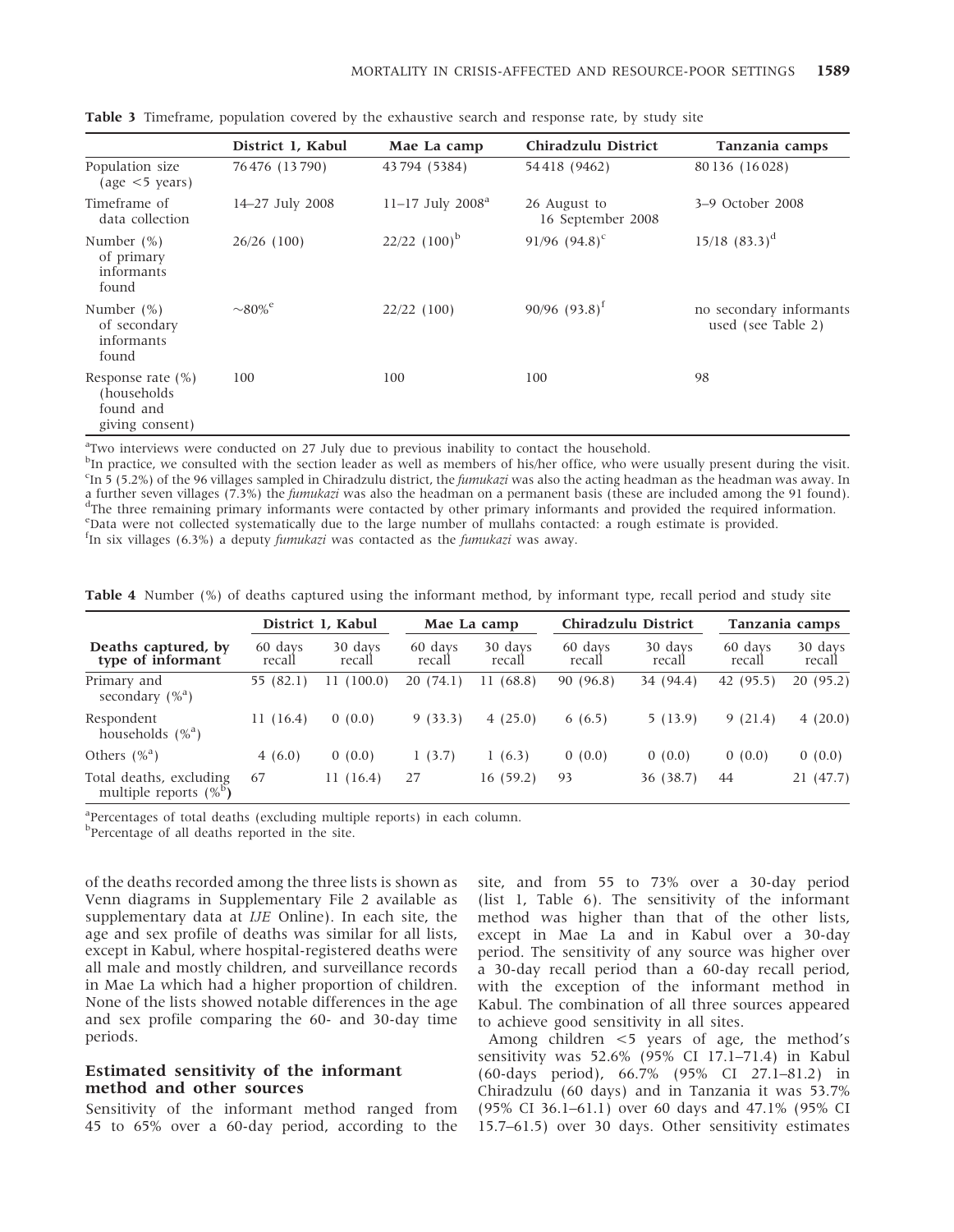| 1590 | INTERNATIONAL JOURNAL OF EPIDEMIOLOGY |  |  |
|------|---------------------------------------|--|--|
|------|---------------------------------------|--|--|

| Table 5 Demographic profile of deaths captured by          |                   | List <sub>1</sub>     |                   | List <sub>2</sub>       | the informant method and alternative lists, by recall period and study site | List 3                  | All lists combined      |                      |
|------------------------------------------------------------|-------------------|-----------------------|-------------------|-------------------------|-----------------------------------------------------------------------------|-------------------------|-------------------------|----------------------|
|                                                            |                   |                       |                   |                         |                                                                             |                         |                         |                      |
| Site                                                       | 60 days<br>recall | 30 days<br>recall     | 60 days<br>recall | 30 days<br>recall       | 60 days<br>recall                                                           | 30 days<br>recall       | 60 days<br>recall       | 30 days<br>recall    |
| District 1, Kabul                                          |                   | Informant method      |                   | Stores, bakeries        |                                                                             | Hospital records        | <b>Total</b>            |                      |
| Number of deaths (%) <sup>a</sup>                          | 67                | 11 (16.4)             | 33                | 12(36.3)                |                                                                             | 6(75.0)                 | 82                      | 18 (22.0)            |
| Median age, years (range)                                  | 35 (0-99)         | $(66-0)$ 05           | $(66-0)$ 05       | $(66-0)$ 8 <sup>+</sup> | $3(0-36)$                                                                   | $1(0-6)$                |                         | $35(0-99)$ 40 (0-99) |
| Number of children aged $\lt 5$ years (% of total deaths)  | 20 (29.9)         | 1(9.1)                | 9(27.3)           | 2(16.7)                 | 5(62.5)                                                                     | 4(66.7)                 | $26$ (31.7) 5 (27.8)    |                      |
| Male sex (% of total deaths)                               | 32 (47.8)         | 4(36.4)               | 16(48.5)          | 6(50.0)                 | 8 (100.0)                                                                   | 6(100.0)                | 43 (52.4) 10 (55.6)     |                      |
| Mae La camp                                                |                   | Informant method      |                   | Religious leaders       |                                                                             | Surveillance system     | Total                   |                      |
| Number of deaths (%) <sup>a</sup>                          | 27                | 16(59.2)              | 23                | 15(65.2)                | $\frac{1}{4}$                                                               | 18(43.9)                | 52                      | 23(44.2)             |
| Median age, years (range)                                  | 55 (1-87)         | $63(21-87)$           | 55 (1-85)         | $63(45-85)$             | $47(0 - 87)$                                                                | 54 (0-87)               | $49(0-87)$ 63 $(0-87)$  |                      |
| Number of children aged $\leq$ 5 years (% of total deaths) | 2(7.4)            | 0(0.0)                | 2(8.7)            | (0.0)                   | 15 (36.6)                                                                   | 4(22.2)                 | 16 (30.8) $4(17.4)$     |                      |
| Male sex (% of total deaths)                               | 15 (55.6)         | 6(37.5)               | 14 (60.9)         | 8(53.3)                 | 27 (65.9)                                                                   | 11 (61.1)               | 33 (63.4) 13 (56.5)     |                      |
| Chiradzulu District                                        |                   | Informant method      |                   | Graveyard chairmen      |                                                                             | Health structures, HSAs | Total                   |                      |
| Number of deaths (%) <sup>a</sup>                          | 93                | 37 (39.8)             | 72                | 27 (37.5)               | $\overline{4}$                                                              | 18 (40.9)               | 110                     | 43 (39.0)            |
| Median age, years (range)                                  |                   | $35 (0-96) 35 (0-85)$ | 34 (0-96)         | $34(0-85)$              | $35(0-96)$                                                                  | $29(0-85)$              | $35 (0-96)$ 34 (0-85)   |                      |
| Number of children aged $\lt 5$ years (% of total deaths)  | 26 (28.0)         | 12(32.4)              | 20 (27.8)         | 9(33.3)                 | 11(25.0)                                                                    | 7(38.9)                 | 30 $(27.3)$ 15 $(35.7)$ |                      |
| Male sex (% of total deaths)                               | 47 (50.5)         | 16(43.2)              | 34 (47.2)         | 9(33.3)                 | 25 (56.8)                                                                   | 9(50.0)                 | 55 (50.0) 19 (45.2)     |                      |
| Tanzania camps                                             |                   | Informant method      |                   | Camp register           |                                                                             | TRCS surveillance       | Total                   |                      |
| Number of deaths $(%)^a$                                   | $\overline{4}$    | 21(47.7)              | 35                | 16(45.7)                | 29                                                                          | 13(44.8)                | 63                      | 28 (44.3)            |
| Median age, years (range)                                  | $4(0-98)$         | $25(0-98)$            | $2(0-87)$         | $22(0-87)$              | $2(0-78)$                                                                   | $27(0 - 78)$            |                         | $4(0-98)$ 15 (0-98)  |
| Number of children aged $\lt 5$ years (% of total deaths)  | 22 (50.0)         | 8(38.1)               | 17 (48.6)         | 6(37.5)                 | 17 (58.6)                                                                   | 4(30.8)                 | 33 (52.4)               | 12(42.9)             |
| Male sex (% of total deaths)                               | 22 (50.0)         | 10(47.6)              | 22(62.9)          | 11 (68.8)               | 16(55.2)                                                                    | 9(69.2)                 | 34 (54.0)               | 16 (57.1)            |
|                                                            |                   |                       |                   |                         |                                                                             |                         |                         |                      |

And the second of a set of the individual list in the study site.<br>
There individual list in the study site.<br>
HSAs: Health Surveillance Assistants; TRCS: Tanzania Red Cross Society. aPercentage of all deaths reported for the individual list in the study site. HSAs: Health Surveillance Assistants; TRCS: Tanzania Red Cross Society.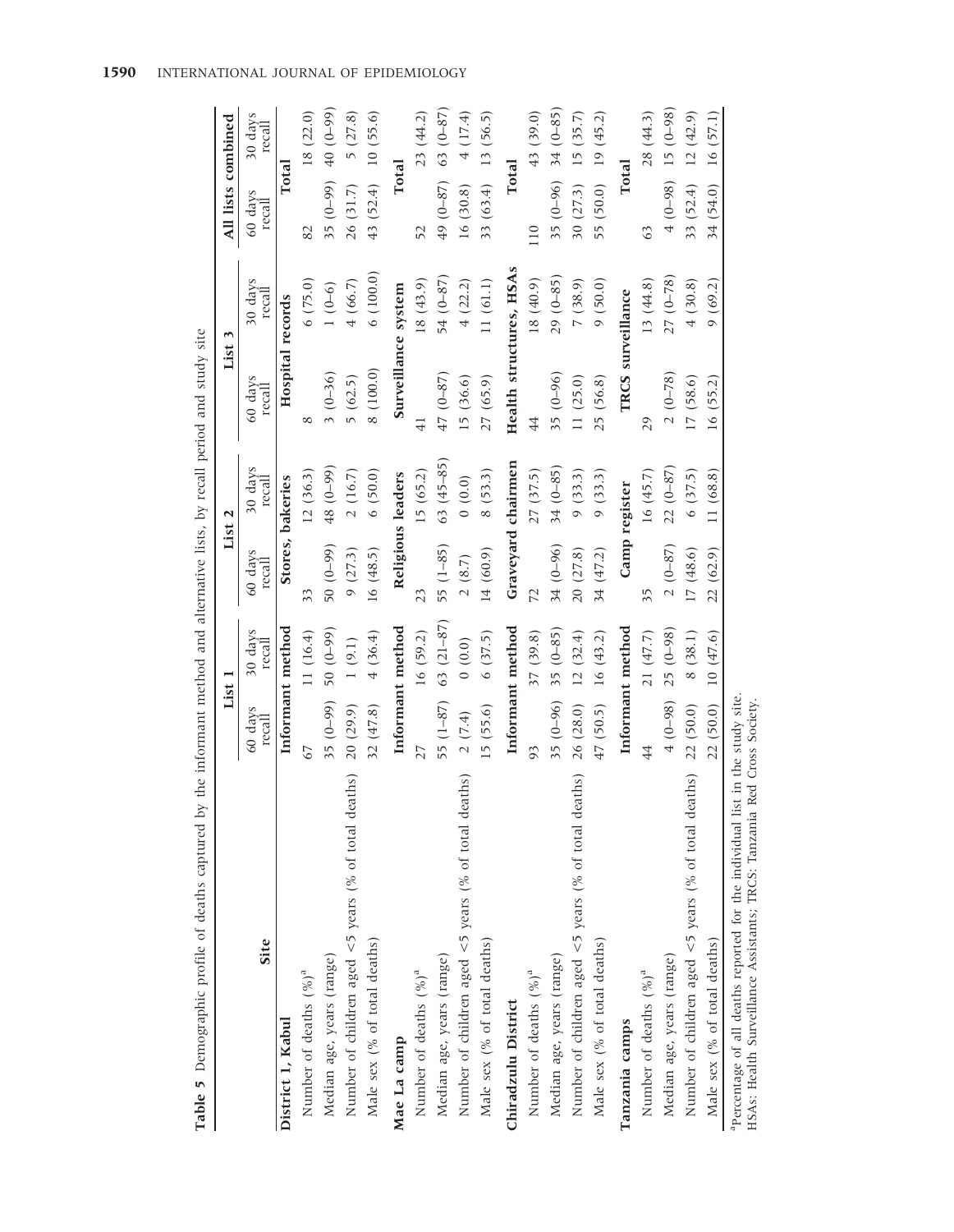|                                                                                                                                   |                 | List 1                 |                  | List 2                   |               | List 3                  |               | All lists combined     |                  | Total estimated<br>$\mathrm{deaths}^\mathrm{a}$ |
|-----------------------------------------------------------------------------------------------------------------------------------|-----------------|------------------------|------------------|--------------------------|---------------|-------------------------|---------------|------------------------|------------------|-------------------------------------------------|
|                                                                                                                                   |                 | % (95% CI)             | $\overline{\mu}$ | % (95% CI)               | z             | % (95% CI)              | z             | % (95% CI)             | $\overline{\mu}$ | (95% CI)                                        |
| District 1, Kabul                                                                                                                 |                 | Informant method       |                  | Stores and bakeries      |               | <b>Hospital records</b> |               |                        |                  |                                                 |
| 60 days recall                                                                                                                    | 67              | $62.6$ $(39.9 - 72.8)$ | 33               | $30.8(19.6-35.9)$        |               | $7.5(4.8-8.7)$          | 82            | $76.6$ $(48.8 - 89.1)$ | 107              | $(92 - 168)$                                    |
| 30 days recall                                                                                                                    |                 | 55.0 (37.9-61.1)       | $\overline{2}$   | $60.0(41.4 - 66.7)$      |               | $30.0 (20.7 - 33.3)$    | $\frac{8}{2}$ | $90.0 (62.1 - 100.0)$  |                  | $(18 - 29)$                                     |
| Mae La camp                                                                                                                       |                 | Informant method       |                  | <b>Religious leaders</b> |               | Surveillance system     |               |                        |                  |                                                 |
| 60 days recall                                                                                                                    | 27              | $45.0(37.0 - 48.2)$    | 23               | 38.3 (31.5-41.1)         | $\frac{1}{4}$ | 68.3 $(56.2 - 73.2)$    | 52            | 86.7 (71.2-92.9)       | $60\,$           | $(56 - 73)$                                     |
| 30 days recall                                                                                                                    | $\leq$          | 64.0 (50.0-69.6)       | 4                | $56.0(43.8 - 60.9)$      | $\frac{8}{1}$ | $72.0(56.2 - 78.3)$     | 23            | 92.0 (71.9-100.0)      | 25               | $(23 - 32)$                                     |
| Chiradzulu District                                                                                                               |                 | Informant method       |                  | Graveyard chairmen       |               | Health structures, HSAs |               |                        |                  |                                                 |
| 60 days recall                                                                                                                    | 93              | $65.0(47.9 - 75.6)$    | 72               | 50.3 (37.1–58.5)         | 44            | $30.8(22.7-35.8)$       | 110           | 76.9 (56.7-89.4)       | 143              | $(123 - 194)$                                   |
| 30 days recall                                                                                                                    | 36              | 72.5 (46.8-82.2)       | 27               | 52.9 (34.2-60.0)         | $\frac{8}{2}$ | $35.3(22.8 - 40.0)$     | 43            | 84.3 (54.4-95.6)       | 51               | $(45 - 79)$                                     |
| Tanzania camps                                                                                                                    |                 | Informant method       |                  | Camp register            |               | Surveillance system     |               |                        |                  |                                                 |
| 60 days recall                                                                                                                    | 4               | 53.0 (36.4-62.9)       | 35               | 42.2 (28.9-50.0)         | 29            | 34.9 (24.0-41.4)        | 63            | 75.9 (52.1-90.0)       | 83               | $(70 - 121)$                                    |
| 30 days recall                                                                                                                    | $\overline{21}$ | $67.7(51.2 - 72.4)$    | $\leq$           | 51.6 (39.0–55.2)         | $\frac{3}{2}$ | $41.9(31.7 - 44.8)$     | 28            | $90.3(68.3-96.6)$      | 5                | $(29 - 41)$                                     |
| HSAs: Health Surveillance Assistants; n: number of deaths recorded by each list.<br><sup>a</sup> From capture-recapture analysis. |                 |                        |                  |                          |               |                         |               |                        |                  |                                                 |

Table 6 Estimated sensitivity of the informant method, other sources and all lists combined, by study site and recall period

Estimated sensitivity of the informant method, other sources and all lists combined, by study site and recall period

could not be computed due to the low number of child deaths, precluding capture–recapture analysis. However, considering ascertained deaths only, the informant method detected no more than 1/5 in Kabul (30 days), 2/16 and 0/4 in Mae La (60 and 30 days, respectively) and 12/15 in Chiradzulu (30 days).

#### Estimated mortality rates

The mortality rates estimated by the informant method, all the lists combined, and capture–recapture analysis are given in Table 7. The mortality rates estimated by the informant method and any other single method are substantially lower than those estimated through capture–recapture analysis over the 30- and 60-day periods. Mortality rates among children aged <5 years of age were approximately double the all-age CMR, as typically observed in developing country settings. Comparisons of our estimated mortality rates over a 60-day recall period with recent survey-based estimates of mortality from broadly comparable regions and also national-level estimates are provided in Table 8, and these show our capture–recapture estimates are broadly consistent with these other estimates.

## Discussion

To our knowledge this is the only recent study with the aim of developing and validating a new mortality estimation method based on primary data collection. The informant method potentially offers a more rapid means of estimating mortality than retrospective surveys and surveillance systems. The results show that the informant method performed better than the active surveillance system in the Tanzania refugee camps, but achieved moderate sensitivity compared with a best estimate of mortality, and was not good at identifying deaths in children <5 years of age. The informant method also cannot be used to record data on exposure to mortality risk factors, whereas retrospective surveys can potentially record such data.

There are different reasons why the informant method did not identify some deaths. The choice of key informants may have been sub-optimal and inappropriate for childhood deaths. This may have arisen because of dominance of community leaders among FGD participants, which may have masked the diversity of opinions in the community and discouraged other participants from expressing their views, resulting in over-direction by community leaders about which key informants we used. Furthermore, in both Kabul and Chiradzulu, key informants derived their information about deaths from similar sources. A greater number and diversity of key informants may have been warranted.

It may have been inherently difficult for key informants to know about all deaths in their sectors, due to: (i) large sector populations (about 3000 people in Kabul, 2000 in Mae La and 4500 in Tanzania);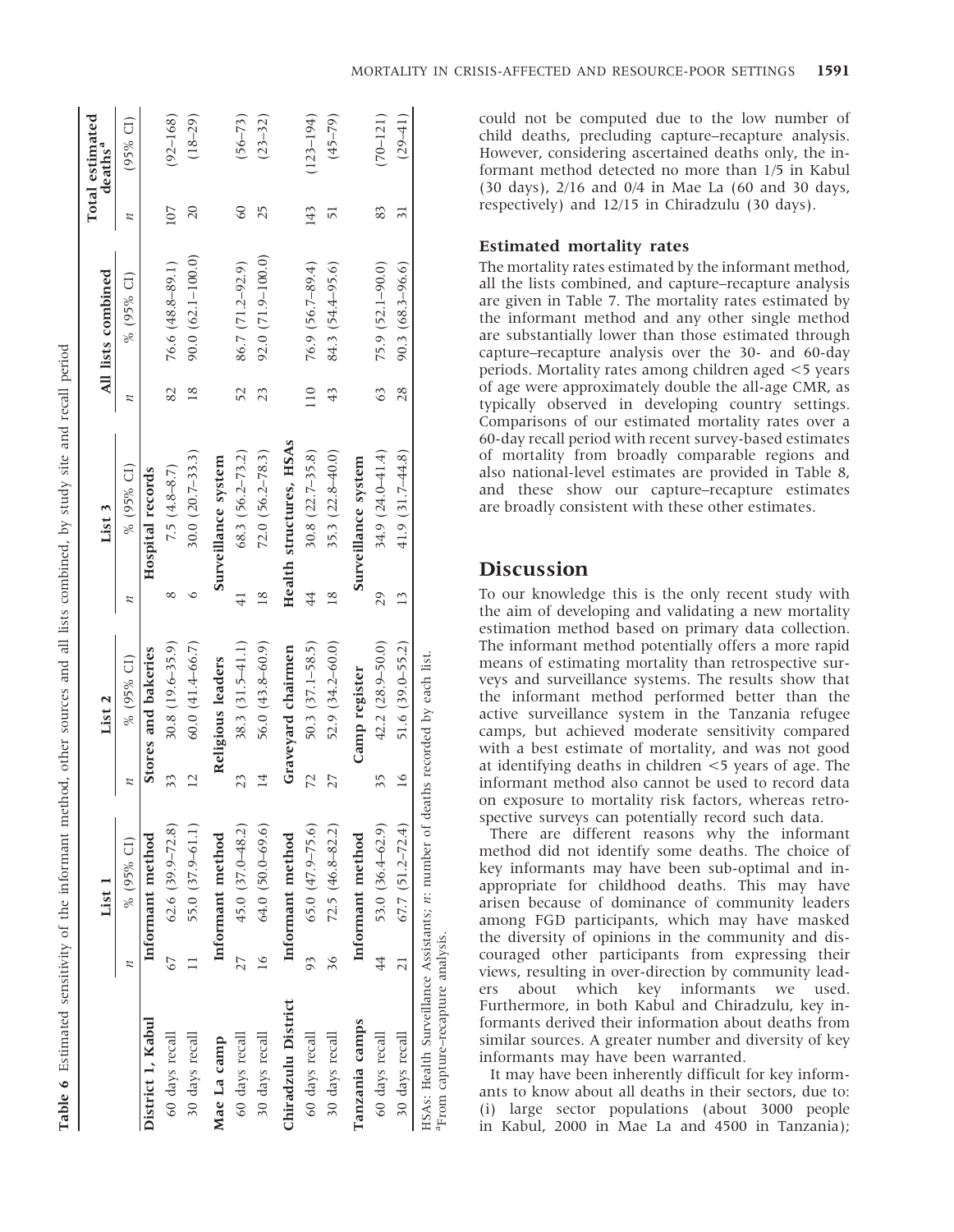|                     |                     | CMR (95% CI)          |                                   |                        | Under 5 years mortality rate (95% CI) |                                   |
|---------------------|---------------------|-----------------------|-----------------------------------|------------------------|---------------------------------------|-----------------------------------|
|                     | Informant<br>method | All lists<br>combined | Capture-<br>recapture<br>analysis | Informant<br>method    | All lists<br>combined                 | Capture-<br>recapture<br>analysis |
| District 1, Kabul   |                     |                       |                                   |                        |                                       |                                   |
| 60 days recall      | $0.15(0.12-0.19)$   | $0.18(0.15-0.23)$     | $0.24(0.19-0.34)$                 | $0.24(0.17-0.33)$      | $0.31(0.22 - 0.43)$                   | $0.49(0.29 - 1.30)$               |
| 30 days recall      | $0.05(0.04-0.06)$   | $0.08$ $(0.07-0.10)$  | $0.09(0.08-0.12)$                 | $0.02$ $(0.02 - 0.03)$ | $0.12$ $(0.09-0.17)$                  | n/a <sup>a</sup>                  |
| Mae La camp         |                     |                       |                                   |                        |                                       |                                   |
| 60 days recall      | $0.10(0.09 - 0.11)$ | $0.20(0.18-0.22)$     | $0.23$ $(0.20-0.28)$              | $0.06$ $(0.06 - 0.07)$ | $0.49$ $(0.45-0.55)$                  | n/a <sup>a</sup>                  |
| 30 days recall      | $0.12(0.11-0.13)$   | $0.18(0.16-0.19)$     | $0.19(0.17-0.23)$                 | $0.00(0.00-0.00)$      | $0.25(0.22 - 0.28)$                   | n/a <sup>a</sup>                  |
| Chiradzulu District |                     |                       |                                   |                        |                                       |                                   |
| 60 days recall      | $0.30(0.23-0.39)$   | $0.39(0.29 - 0.52)$   | $0.51(0.38 - 0.67)$               | $0.54(0.30-0.93)$      | $0.61(0.36-1.06)$                     | $0.84$ $(0.48-1.64)$              |
| 30 days recall      | $0.26$ (0.17-0.39)  | $0.32(0.22 - 0.46)$   | $0.38(0.25-0.59)$                 | $0.55(0.25-1.31)$      | $0.69(0.34 - 1.37)$                   | n/a <sup>a</sup>                  |
| Tanzania camps      |                     |                       |                                   |                        |                                       |                                   |
| 60 days recall      | $0.09(0.09-0.10)$   | $0.13(0.12-0.14)$     | $0.18(0.15-0.24)$                 | $0.23$ $(0.21 - 0.24)$ | $0.34(0.32 - 0.37)$                   | $0.43$ $(0.38 - 0.54)$            |
| 30 days recall      | $0.09(0.08-0.09)$   | $0.12(0.11-0.13)$     | $0.13(0.12-0.15)$                 | $0.17(0.15-0.18)$      | $0.25(0.23 - 0.27)$                   | $0.39(0.30-0.71)$                 |

Table 7 Estimated crude and under 5 years mortality rates (as deaths per 10 000 person-days) based on the informant method, all lists combined and the capture–recapture estimate, by study site and recall period

<sup>a</sup>Incalculable due to small number of deaths.

(ii) lack of trust and thus information sharing between key informants and community members (e.g. in Kabul many residents were short-term renters without kinship ties to the *wakils*); and (iii) inexperience of key informants (e.g. in Mae La many section leaders were newly appointed as part of a repatriation scheme).

Household respondents provided a minority of all referrals; given the relatively low mortality in the study sites, this may have been because households did not know about other deaths. Additionally, households may have been reticent to share such information with strangers, wary of upsetting community leaders or the bereaved families themselves or acting based on other cultural and/or religious beliefs and practices.

Both key informants and households may also have deliberately withheld information on deaths due to sensitive causes, such as suicide or drug addiction. This issue would, however, affect alternative mortality measurement methods and hence is not a particular weakness of this method. Furthermore, the main mortality rate estimate would not be affected if these deaths were mentioned, but falsely attributed to a more socially acceptable cause.

Theoretically, the informant method presents considerable advantages over both surveillance and surveys for the purposes of real-time mortality measurement. It is a one-off activity that can be repeated on a regular basis by staff with limited research skills. The small number of interviews conducted (i.e. only in households with deaths) greatly reduces data entry requirements; a simple analysis can be done with pen and paper, as there is no need for weighting and design effect adjustment; and the questionnaire can be expanded to explore the timing/location of the death (e.g. if the death occurred when residing in the study site or beforehand) and the causes and circumstances of death through methods such as verbal autopsy, since considerably more interview time can be devoted to each household than for other methods. The findings on issues of feasibility of the new method (e.g. time, financial, use of verbal autopsy questionnaires and ethical implications) will be presented elsewhere. A potential disadvantage is the need for accurate population estimation. However, population estimation is frequently required by humanitarian agencies for operational response in crisis-affected and resource-poor settings, and so is itself a useful measurement activity. Like retrospective surveys (but not surveillance), the informant method is also affected by potential survival bias (households disintegrating during the course of the recall period), though the potential effect of this bias may be small in our case due to the short recall period.

The method's sensitivity did not reach 80%, the level we aimed for when developing this method. Based upon our experience of developing and testing the method, we speculate that it may be possible to increase sensitivity by: (i) ensuring that the FGD participants represent a mix of men and women, ages, occupations and economic and social hierarchies; (ii) using multiple rounds of FGDs; (iii) using other formative research methods alongside FGDs, such as in-depth individual interviews or informal discussions; (iv) using more than two informants: in this study, we easily collected additional lists of deaths and; (v) using less formal informants (e.g. groups of people at gathering points such as water sources, shops).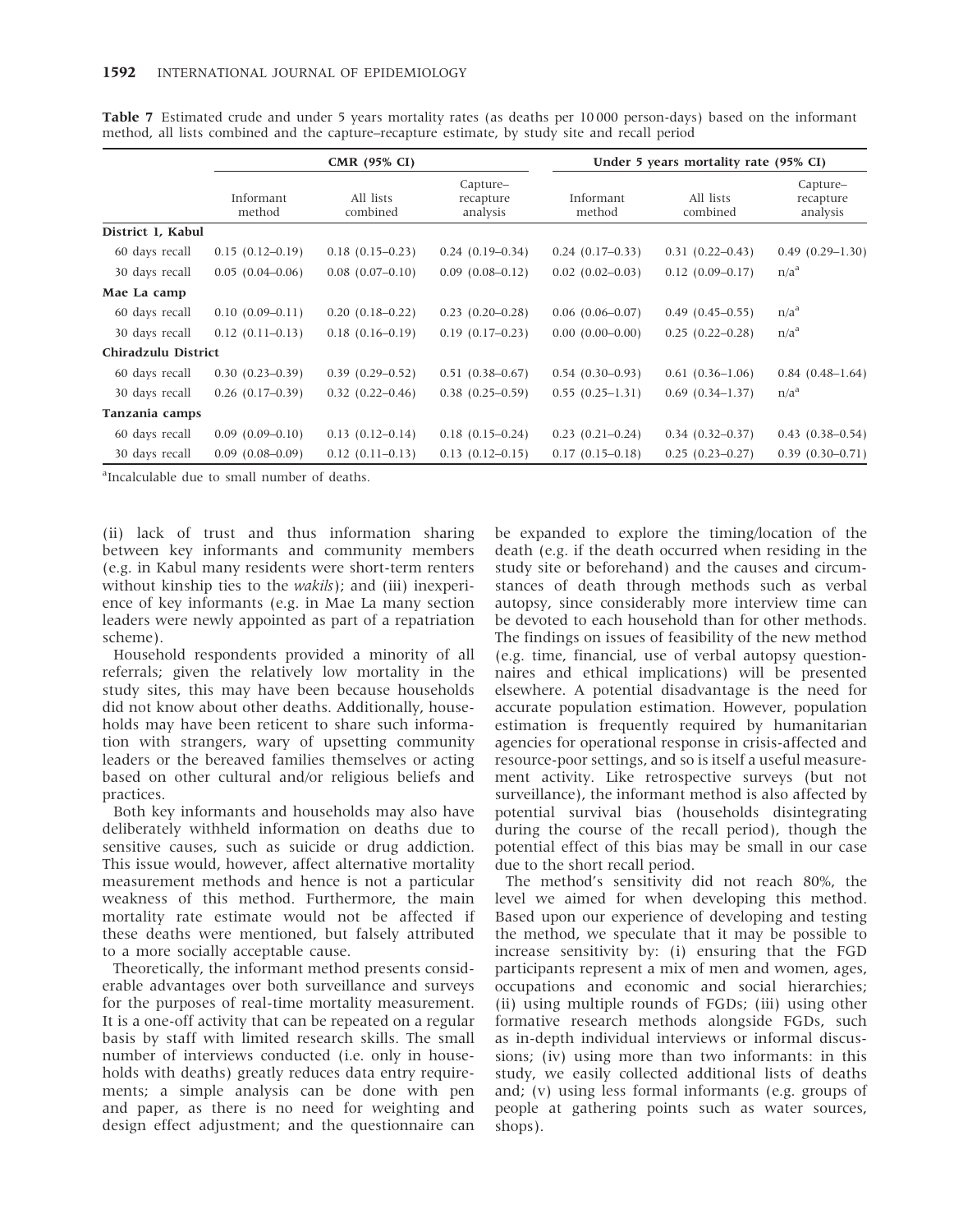|             | <b>CMR</b>                                                                                                                                                                                                                                                                                   | Under 5 years mortality rate                                                                                                                           |
|-------------|----------------------------------------------------------------------------------------------------------------------------------------------------------------------------------------------------------------------------------------------------------------------------------------------|--------------------------------------------------------------------------------------------------------------------------------------------------------|
| Afghanistan | Kabul District surveys (includes residents or returnees only,<br>and rural areas in the district):<br>1999–2002: 0.16 (Bartlett et al.) <sup>20</sup><br>2001: 0.20<br>2003: 0.50<br>2004: 0.30<br>2006: 0.76<br>National in 2008: 0.49 <sup>a</sup> , 0.55 <sup>b</sup><br>This study: 0.24 | 2001: 0.54<br>2003: 0.59<br>2004: 0.63<br>2006: 0.73<br>2001–06: 0.45 (calculated based on data in<br>Mashal et al.) <sup>21</sup><br>This study: 0.49 |
| Thailand    | Tak Province in 2007: 0.17 (Thailand demographic surveil-<br>lance; pers. comm., Oliver Morgan)<br>National in 2008: 0.16 <sup>a</sup> , 0.25 <sup>b</sup><br>This study: 0.23                                                                                                               | [no survey found]<br>This study: $\geqslant 0.49$                                                                                                      |
| Malawi      | Southern and Central Regions (surveys):<br>2005:0.45<br>2006: 0.10, 0.26, 0.30, 0.40, 0.40, 0.41, 0.41, 0.80, 0.90, 1.90,<br>2.20, 2.50 (median: 0.41)<br>2007: 0.38<br>National in 2008: 0.41 <sup>a</sup> , 0.33 <sup>b</sup><br>This study: 0.51                                          | 2003: 1.57<br>2005: 1.20<br>2006: 0.40, 0.78, 1.60, 2.10, 3.40, 3.80<br>2007: 0.71, 0.82<br>This study: 0.84                                           |
| Tanzania    | [no regional surveys found]<br>National in 2008: 0.36 <sup>a</sup> , 0.30 <sup>b</sup><br>This study: 0.18                                                                                                                                                                                   | 2004: $0.72^{\circ}$<br>This study: 0.43                                                                                                               |

Table 8 Recent estimates of mortality (as deaths per 10000 person-days) in the regions surrounding the four study sites and nationally

Unless otherwise referenced, data are as reported by the Centre for Research on the Epidemiology of Disasters' Complex Emergency Database [\(http://www.cedat.be\)](http://www.cedat.be)22)<sup>22</sup>, after excluding reports of zero mortality on plausibility grounds.

<sup>a</sup>US Census Bureau International Database.<sup>23</sup>

 $^{\rm b}$ UNICEF data using data from the UN Population Division's 'United Nations World Population Prospects: The 2008 Revision'. $^{24}$ c Data converted from rate per 1000 live births to rate per 10 000 person-days using the following calculation: [under 5 mortality rate per 1000 live births (112)  $\times$  1000  $\times$  birth rate per 1000 persons (42.4)]  $\times$  (10 000/365)/[proportion of under 5's in the population (18.2%)]. All data from the Tanzania Demographic and Health Survey 2004–05.<sup>25</sup>

## Limitations of this validation study

Capture–recapture analysis may not have provided an accurate estimate of mortality. The method is highly sensitive to accuracy in matching individuals who appear in more than one list. In this study we matched on the basis of place of residence, sex, age and name: the latter two variables are often problematic in settings without vital registration. While some over- or under-matching may have occurred (resulting in under or overestimation of the true number of deaths, respectively), we did not note instances of equivocal combinations of the above characteristics, probably because the chance of repetition was very low (there were almost always less than five deaths reported on any list, for a given sector). Other problems with establishing the lists occurred, however. In Kabul, hospital records were often incomplete, leaving us with a very small list that decreased the precision of the capture–recapture estimate. In Mae La and Chiradzulu, data were collected through religious leaders and Health Surveillance Assistants, respectively, and we were not able to closely supervise data quality: if some of the deaths reported by these sources did not in fact meet our

inclusion criteria, the total number of deaths would have been overestimated and sensitivity underestimated.

Establishing the correct date of death was challenging. It was apparent that many household respondents and informants had difficulties pinpointing the actual date of death. We attempted to minimize error through a series of questions about each death and a detailed calendar containing local salient events. The sensitivity of the informant method was lower for 60 days compared with 30 days, which suggests that respondents' recall was worse over time: a wellknown problem for retrospective epidemiological studies. Non-systematic misclassification of date of death, particularly around the 60-day mark, would generally have led to less overlap among lists, and thus underestimation of sensitivity and overestimation of the true number of deaths: this may explain the curious finding that, in all four sites, more deaths were estimated to have occurred during the period 60–30 days before the survey, than in the last 30 days (Table 6, last column). This finding, if not spurious, may also be due to a simultaneous seasonal effect across all four sites, though this is less plausible.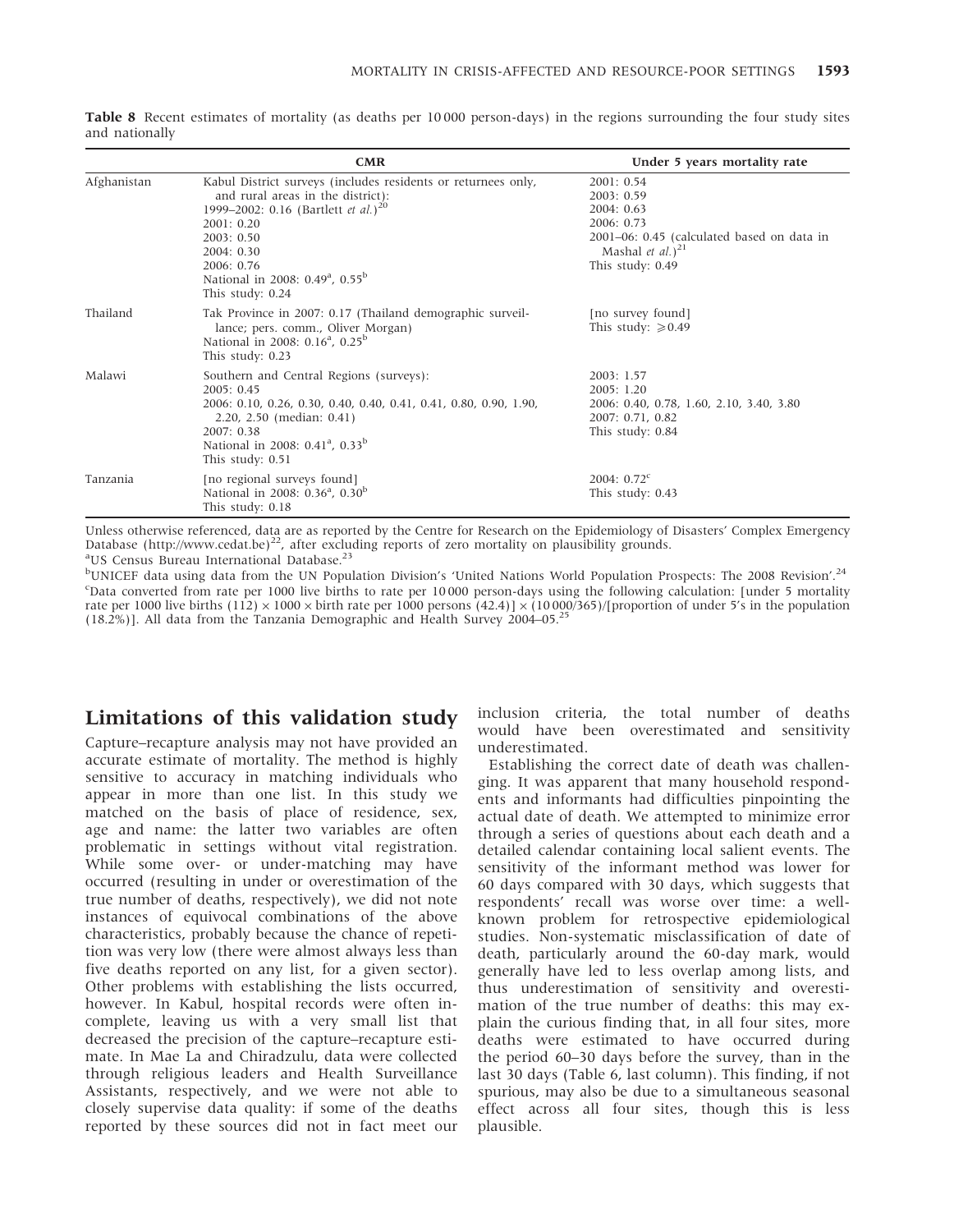Capture–recapture analysis also entails arbitrary decisions in the choice of statistical models, though we attempted to minimize these through Bayesian averaging. Alternative choices of models did not significantly alter the main sensitivity findings (data not shown).

Despite these potential biases, the mortality rates we estimated through capture–recapture reflect expected patterns given the underlying epidemiological and demographic profile in the study sites, and were broadly consistent with recent survey data from neighbouring areas within the study countries $20-22$ (Morgan, O, personal communication) and also national-level estimates. $23-25$  In Afghanistan, we investigated an urban neighbourhood of Kabul that is well served by health facilities and reasonably well covered by preventive services and where mortality would be expected to be lower than the nationwide average, which includes under-served rural areas. The camp-based populations we investigated in Thailand and Tanzania enjoyed long-standing humanitarian assistance and comparatively good health services, which helps explain why their mortality rates are similar to or lower than the local and national mortality rates. In Chiradzulu district of Malawi, the CMR recorded by the informant method falls within the range of survey data from the local region and is slightly higher than the national rate, which is to be expected, as the national rate includes urban areas, which generally have lower mortality rates.

Alternative best-estimate options included prospective surveillance systems, but these either did not exist in the study sites or were suspected to have poor sensitivity, as suggested by a review of camp-based surveillance.<sup>3</sup> We did not compare our estimates with retrospective household surveys as to our knowledge these have not been validated sufficiently to provide a reliable best-estimate comparator.<sup>2,4,7,26</sup> Moreover, retrospective mortality surveys typically estimate mortality rates averaged over several months and are therefore not directly comparable with mortality estimates from the informant method, whose main objective is to use very short recall periods.

Lastly, we were unable to test the method in settings of high mortality, and further studies are required to understand how well it would perform in such settings.

# **Conclusions**

This study suggests that a new method to estimate recent mortality, based on information provided by community informants, while performing at least as well as other available methods in crisis-affected populations, still missed a substantial proportion of all deaths, particularly among children. Overall, the

method's sensitivity did not reach 80%, the level we aimed for when developing this method.

However, we believe the method shows sufficient promise to warrant further development given the paramount importance of real-time mortality measurement, particularly in crisis-affected populations. Variants of our method are already being used to identify cases of maternal mortality and severe acute malnutrition in the community,  $y^{6-11,27}$  and further applications may be envisaged. These could cover supplementing or evaluating existing mortality surveillance systems (including cause-specific mortality such as maternal mortality, as recommended elsewhere); $^{28}$  monitoring cause-specific proportional mortality within the context of vertical disease programmes; rapidly identifying persons living with disabilities or investigating outbreaks of diseases with very recognizable symptoms. Improving sensitivity through strengthened methods of selecting appropriate informants and eliciting their knowledge should be the focus of future research and development of this method.

# Supplementary data

Supplementary data are available at IJE online.

# Funding

This study was funded by the generous support of the American people through the support of the Office of Health, Infectious Disease, and Nutrition, Bureau for Global Health, United States Agency for International Development (USAID), through both the FANTA-2 Project under the terms of Cooperative Agreement Number GHN-A-00-08-00001-00, and the FANTA Project (1998–2008) under the terms of Cooperative Agreement Number HRN-A-00-98-00046-00, managed by the Academy for Educational Development (AED). The contents do not necessarily reflect the views of USAID or the United States Government.

# Acknowledgements

The authors thank the field staff and residents in the four sites. They are grateful to Megan Deitchler at FANTA-2; the Ministry of Public Health in Afghanistan; Annemarie ter Veen, Aurore Debellut and colleagues at Aide Médicale Internationale in Thailand; Médecins Sans Frontières-France in Malawi; the United Nations High Commissioner for Refugees; the Tanzania Red Cross Society, and Patrick Ball and colleagues at the Benetech Initiative.

Conflict of interest: None declared.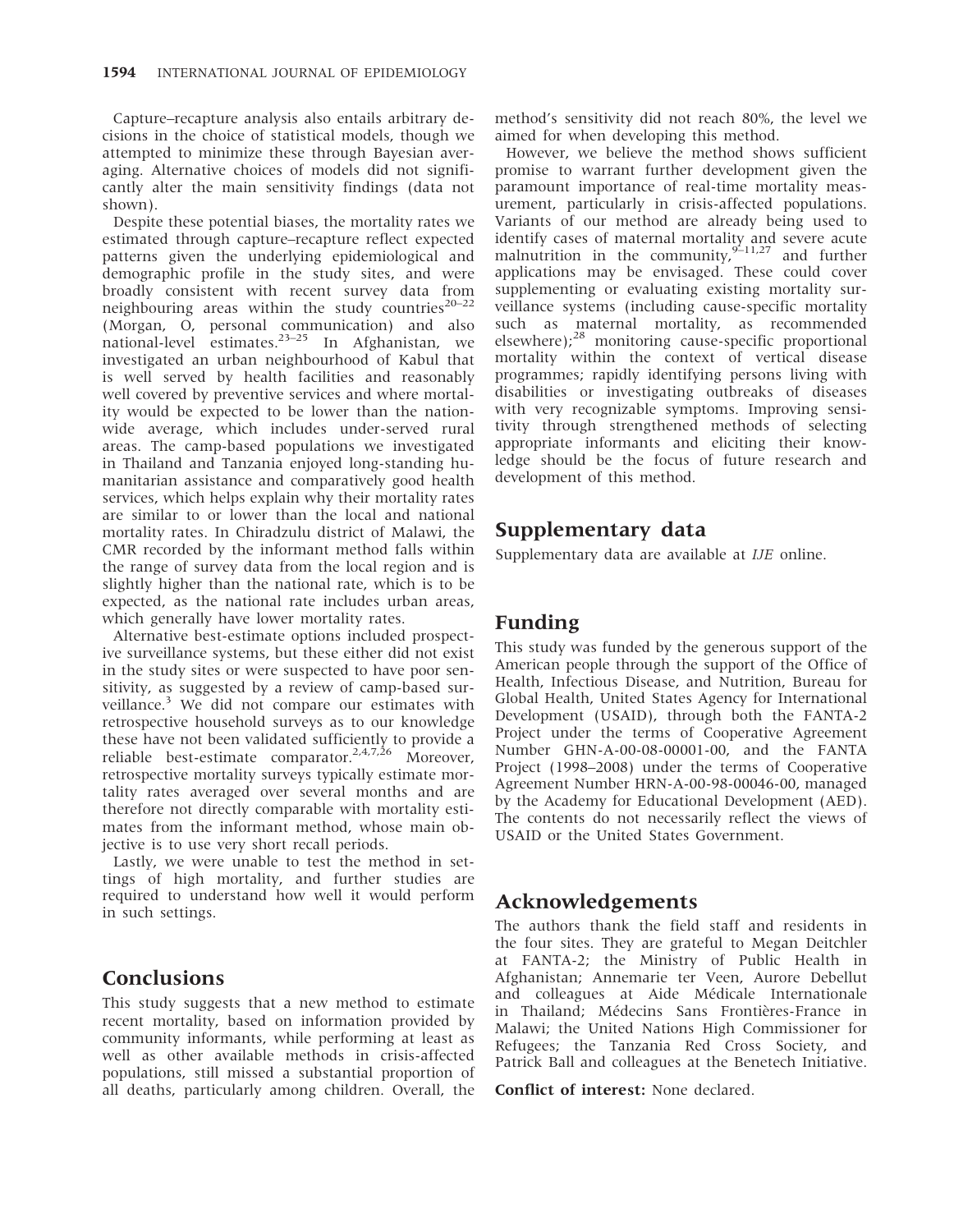#### KEY MESSAGES

- Current methods to estimate mortality in crisis-affected and resource-poor settings feature important methodological limitations and have not been sufficiently validated.
- We developed and validated a new method for estimating mortality that potentially offers a more rapid and timely means of estimating mortality compared with existing methods.
- The new method showed only moderate sensitivity for assessing mortality but it demonstrates sufficient promise to warrant further development given the importance of real-time mortality measurement in such settings.

## References

- Sphere Project. Sphere Handbook: Humanitarian Charter for and Minimum Standards in Disaster Response. Geneva: Sphere Project, 2004.
- <sup>2</sup> Checchi F, Roberts L. HPN Network Paper 52: Interpreting and Using Mortality Data in Humanitarian Emergencies: A Primer for Non-Epidemiologists. London: Overseas Development Institute, 2005.
- <sup>3</sup> Spiegel PB, Sheik M, Woodruff BA, Burnham G. The accuracy of mortality reporting in displaced persons camps during the post-emergency phase. Disasters 2001; 25:172–80.
- <sup>4</sup> Working Group for Mortality Estimation in Emergencies. Wanted: studies on mortality estimation methods for humanitarian emergencies, suggestions for future research. Emerg Theme Epidemiol 2007;4:9.
- <sup>5</sup> Prudhon C, Spiegel P. A review of methodology and analysis of nutrition and mortality surveys conducted in humanitarian emergencies from October 1993 to April 2004. Emerg Theme Epidemiol 2007;4:10.
- <sup>6</sup> Spiegel PB. Who should be undertaking population-based surveys in humanitarian emergencies? Emerg Theme Epidemiol 2007;4:12.
- <sup>7</sup> Alkhuzai AH, Ahmad IJ, Hweel MJ et al. Violence-related mortality in Iraq from 2002 to 2006. N Engl J Med 2008; 358:484–93.
- <sup>8</sup> Woodruff BA. Interpreting mortality data in humanitarian emergencies. Lancet 2006;367:9-10.
- <sup>9</sup> Immpact/Aberdeen University. Immpact Toolkit: A Guide and Tools for Maternal Mortality Programme Assessment (Module 4, Tool 9—Maternal Death from Informants and Maternal Death Follow-on Review (MADE-IN / MADE-FOR). Version 2.1. Aberdeen: Immpact/Aberdeen University, 2007.
- <sup>10</sup> Aggarwal A, Pandey A, Bhattacharya B. Risk factors for maternal mortality in Delhi slums: a community-based case–control study. Indian J Med Sci 2007;61:517–26.
- <sup>11</sup> Singh P, Pandey A, Aggarwal A. House-to-house survey vs. snowball technique for capturing maternal deaths in India: a search for a cost-effective method. Indian J Med Res 2007;125:550–56.
- <sup>12</sup> World Health Organization. Verbal Autopsy Standards: Ascertaining and Attributing Causes of Death. Geneva: WHO, 2007.
- <sup>13</sup> International Working Group for Disease Monitoring and Forecasting. Capture–recapture and multiple-record

systems estimation II: applications in human diseases. Am J Epidemiol 1995;142:1059-68.

- <sup>14</sup> International Working Group for Disease Monitoring and Forecasting. Capture–recapture and multiplerecord systems estimation I: History and theoretical development. Am J Epidemiol 1995;142:1047-58.
- <sup>15</sup> Silva R, Ball P. The Profile of Human Rights Violations in Timor-Leste, 1974–1999: A Report by the Benetech Human Rights Data Analysis Group to the Commission on Reception, Truth and Reconciliation of Timor-Leste. Palo Alto, California: Benetech, 2006.
- <sup>16</sup> Comisión para el Esclarecimiento Histórico. Guatemala: Memoria del Silencio. Guatemala City: United Nations Office of Project Services, 1999.
- <sup>17</sup> Ball P, Betts W, Scheuren F, Dudukovich J, Asher J. Killings and Refugee Flow in Kosovo, March–June 1999: A Report to the International Criminal Tribunal for the Former Yugoslavia. Washington DC: American Association for the Advancement of Science, 2002.<http://shr.aaas.org/kosovo/> icty report.pdf (28 October 2009, date last accessed).
- <sup>18</sup> Fienberg SE, Johnson MS, Junker BW. Classical multilevel and Bayesian approaches to population size estimation using multiple lists. J Royal Stat Soc 1999; Series A 162:383–405.
- <sup>19</sup> Hoeting JA, Madigan D, Raftery AE, Volinsky CT. Bayesian Model Averaging: a tutorial. Stat Sci 1999;14: 382–417.
- $20$  Bartlett LA, Mawji S, Whitehead S et al. Where giving birth is a forecast of death: maternal mortality in four districts of Afghanistan, 1999–2002. Lancet 2005;365: 864–70.
- $21$  Mashal T, Takano T, Nakamura K et al. Factors associated with the health and nutritional status of children under 5 years of age in Afghanistan: family behaviour related to women and past experience of war-related hardships. BMC Pub Health 2008;8:301.
- <sup>22</sup> Centre for Research on the Epidemiology of Disasters. Complex Emergency Database (www.cedat.be). 2009; Brussels.
- <sup>23</sup> US Census Bureau. International Data Base.<http://www> .census.gov/ipc/www/idb/informationGateway.php (21 August 2010, date last accessed).
- <sup>24</sup> UNICEF. Country Information.<http://www.unicef.org/> infobycountry/index.html (21 August 2010, date last accessed).